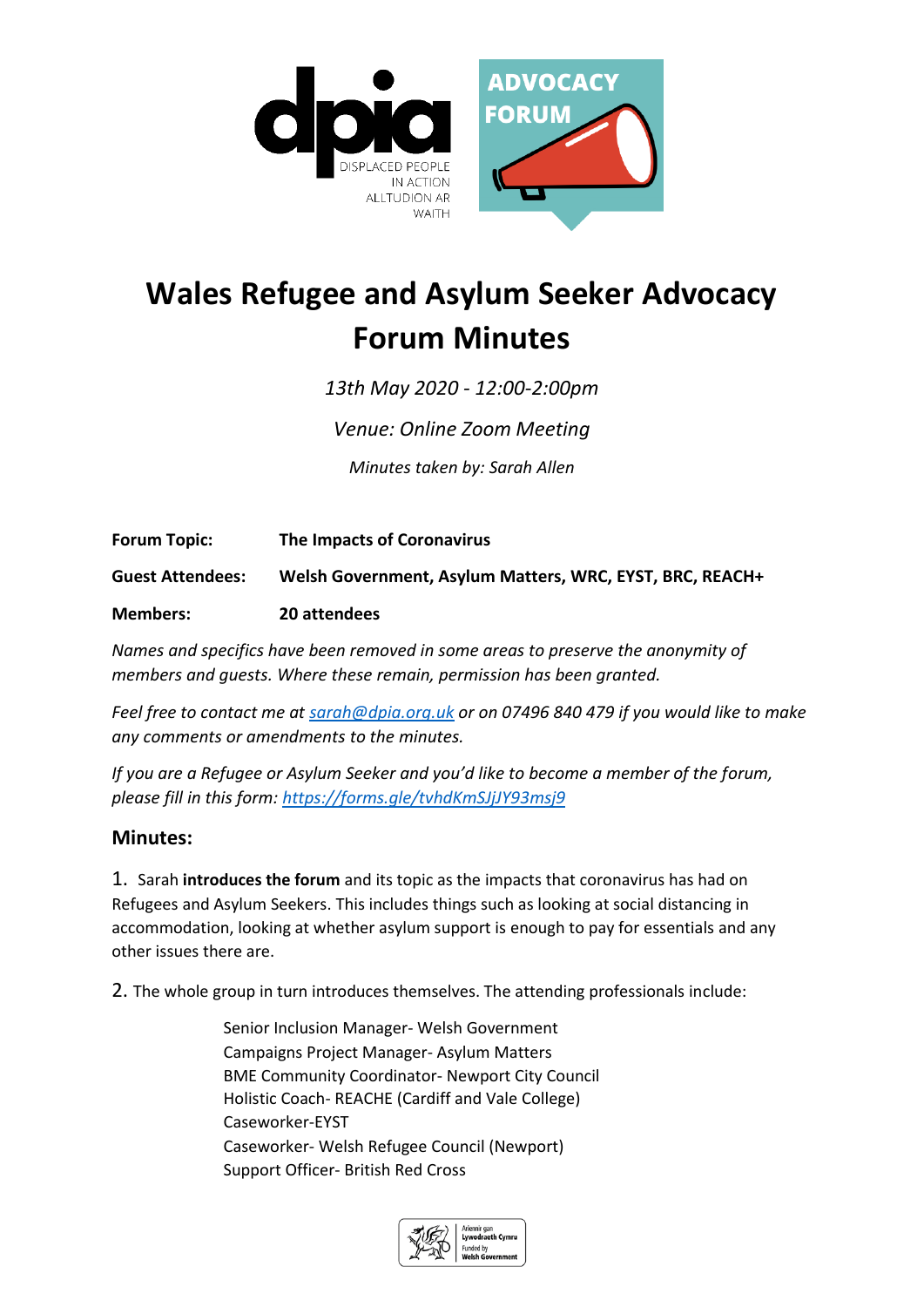Alongside explaining their roles, many of the professionals mentioned how they are looking forward to listen to the experiences of the forum members. Sarah checks that all members are happy with these professionals attending and listening to the forum. There are no objections.

3. One forum member says that recently **most people have been experiencing loneliness**. People are alone in their rooms which is hard. He says managers could at least try to check up on us, even just speaking through the window to see how we are doing. His only contact with the housing manager is by text. He has a leak, but doesn't think anyone will come to fix it. He says it is **hard as managers don't follow up or ask how we are doing**.

4. Another member living in NASS accommodation said **her manager has been good** at texting to generally check-up on how her family is managing. He also offered an emergency member for over the bank holiday weekend.

5. One individual notes how English Class and **online groups are helping to combat loneliness**, but that this is hard to access when there is **no Wi-Fi and cannot afford the data**.

- Sarah informs the group of **DPIA's digital and data fund** that can help with getting phone credit and devices for those who need them in Wales. Anyone who needs this should contac[t sarah@dpia.org.uk](mailto:sarah@dpia.org.uk)

6. One individual mentions how some asylum seekers she knows travelled to London to see their solicitor before lockdown. Now they are **stuck in London and staying with friends to comply with lockdown**, but the concern is that if Home Office knew they weren't in their NASS accommodation, they **might lose their support**.

She mentions how another individual **moved to his friend's house as a housemate wasn't complying with lockdown** and inviting over others to their NASS accommodation. He is worried that this **may threaten his support**.

7. One member says how a few women she knows are in NASS accommodation and have **housemates that aren't complying with lockdown**. They are **worried for their health** and their children's health. Some are vulnerable so particularly in danger.

Single mothers are not classed as a family unit, so are put in shared accommodation. This puts their **children under risk through housemates not following the rules** of lockdown. They **should have separate accommodation.**

8. Sarah asks if people think this is because those housemates don't know the rules (Hasn't been translated for instance) or if they know the advice but aren't following it.

- One individual says that **most are aware of the advice** and the dangers, but it is hard to stay isolated in one room all day. One guy he knew in an Initial Accommodation hotel said he had been told they couldn't go out for exercise. This **wrong information leads to issues** such as mental health declining.

- One member says that the **language barrier** is an issue. Some **don't really understand the advice**. The managers should be making a **clearer message**.

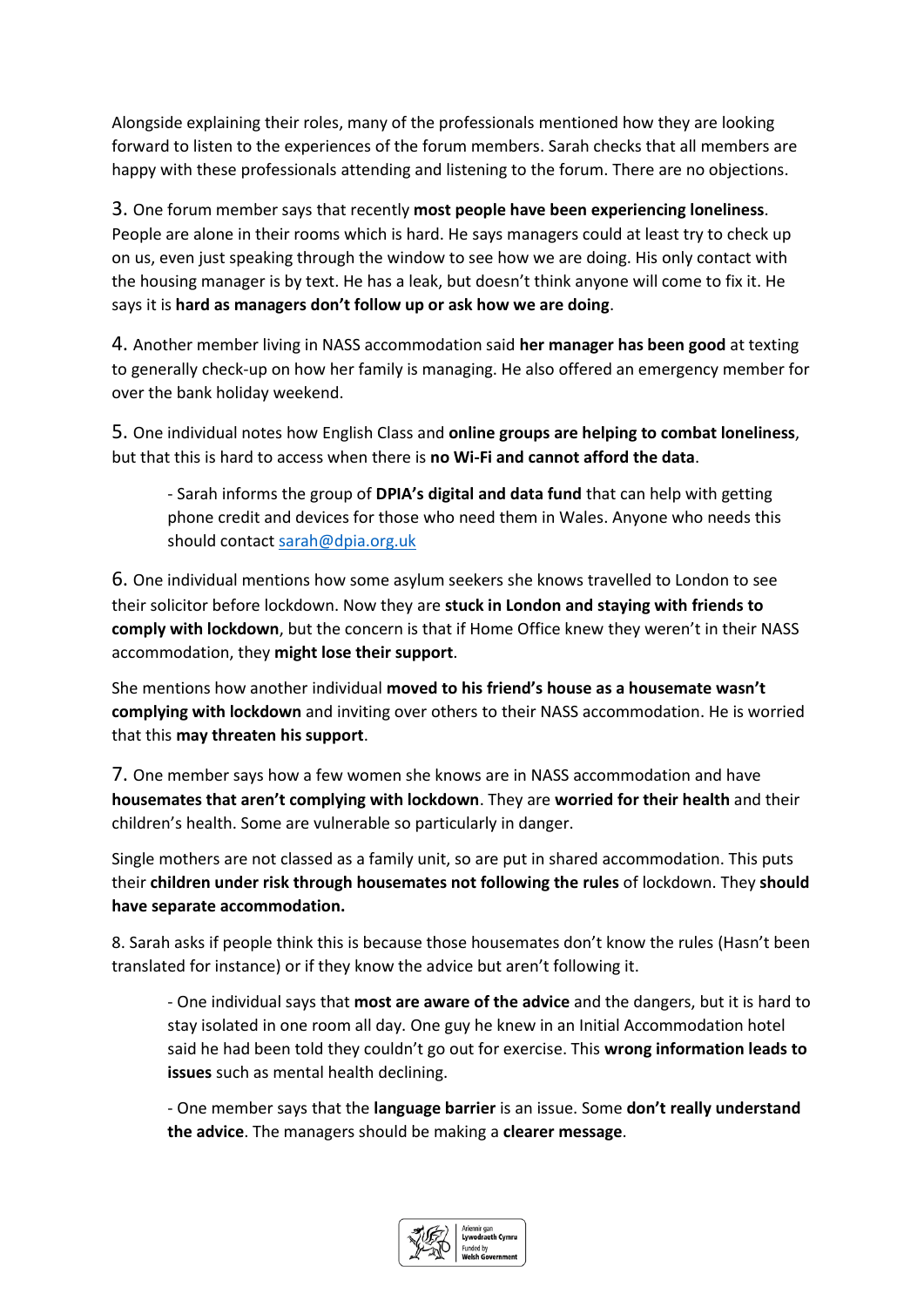9. One member said that accessing hand sanitiser has been an issue. Asylum Support is not enough. Prices in the nearby shops (mainly corner shops) has skyrocketed. 'You have to either decide to buy food, or to buy sanitiser… food is life, sanitiser is life, which one do you go for?' The Government should give a little **more money so we can access hand sanitiser** at this time.

10. Another member notes that those on Section 4 support have to shop for themselves, even if they have to isolate due to health conditions and vulnerability. This is because those on **S4 cannot withdraw cash**, and you can't share the card & pin, so **cannot pay back others** (volunteers/friends) **to go to the shops** on their behalf.

If someone on S4 is vulnerable, and **is in isolation so doesn't use their weekly allowance**, that may **risk support being stopped** as the Home Office sees the card is not being used.

13. One individual says people she knows are **stuck in their house as they are worried about getting ill** and anxious about their children touching things and getting ill.

14. One member says they find it hard as they are scared to go outside, even to get money from the machine. **Shopping is hard as they have to take public transport or walk**. Paracetamol and Calpol is hard to afford and to find.

- Another agrees that **local shops have become more expensive**.

- One individual notes how you **can only buy limited amounts** of paracetamol and canned goods. This is especially hard for asylum seekers, with their little money, to bulk buy and make use of offers when they do go to the shop.

- It is noted that asylum seekers **can't do online shopping** so have to go to the shops or rely on volunteers.

15. One volunteer says she does the shopping. She doesn't want her children to leave the house, as they don't pay attention to the advice.

Her elder daughter is on S4. As she can't withdraw money, if she **doesn't spend** the full amount before the week is up, **the amount is not carried over** to the next week. This makes it **hard if she cannot leave** the house one week.

It is **hard to go to the shops** as there is **no bus service**. She **cannot carry heavy things** home because of a health problem, and she **cannot take a taxi** as there isn't the money and they don't accept card.

16. One member has had an ongoing medical issue, and went to the doctor in February. After his x-ray his **doctor said to stay home**. He's been in quarantine for three weeks now. **Shopping is a problem** and he hasn't had the medication from his doctor. He has been waiting a few months for one of the appointments he needs, but hasn't received this.

- One professional said a lady she was supporting recently had a **problem getting through to her surgery**, so she helped her make the call. Phone lines are tied up because of corona virus, but by **trying a few times she did receive the help** she needed.

- Sarah reminds the member of her contact details and says to email her after to see how he can be supported

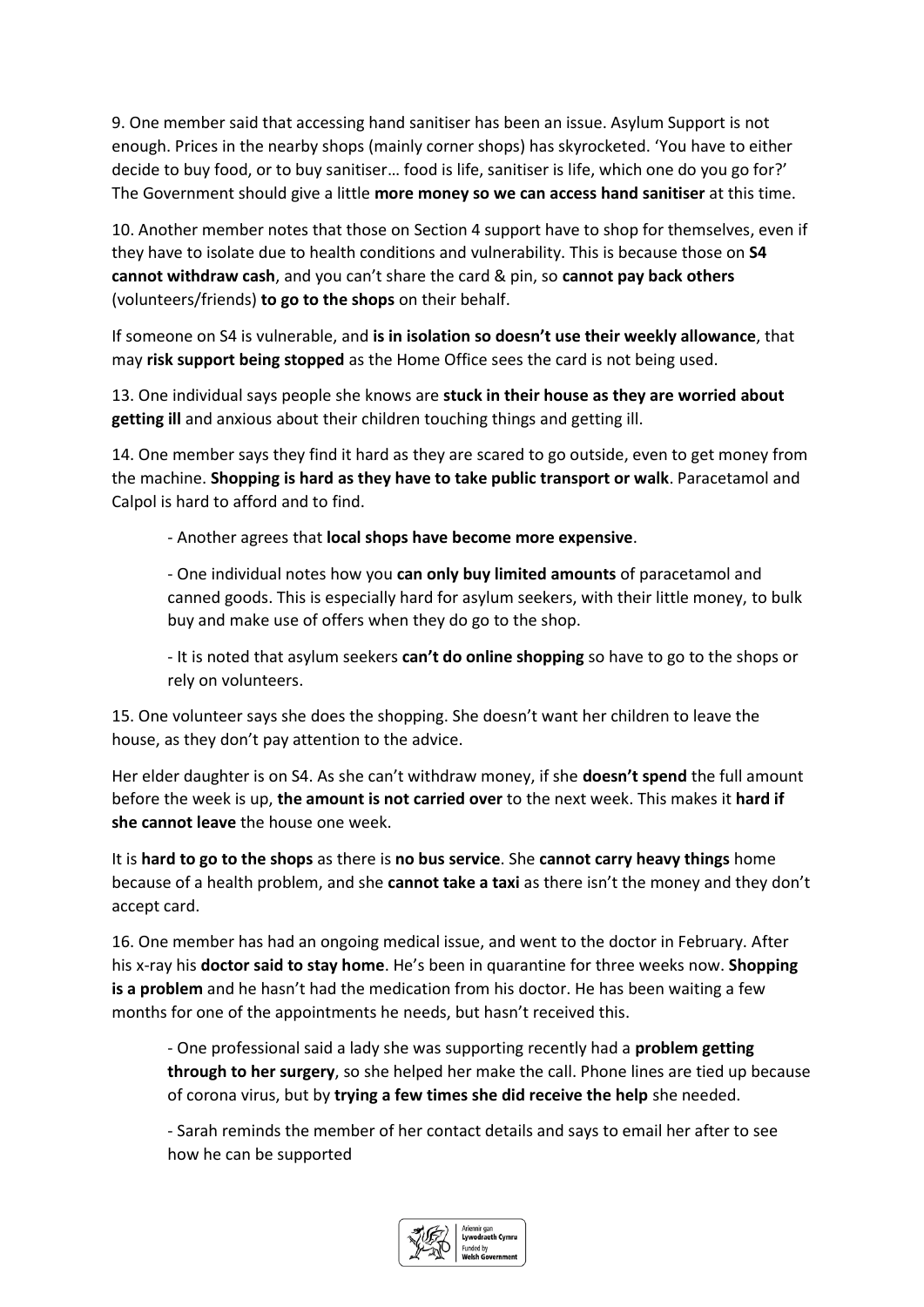17. Robert lets the group know that as BME Community Connector for Newport City Council, he can **assist & support with food parcels**, family activity packs and picking up medication in Newport. They are working with 8 foodbanks in Newport and work to provide culturally appropriate food (Halal, vegan etc.). **To access, or refer** someone struggling, contact: 07871277103 [robert.muza@newport.gov.uk](mailto:robert.muza@newport.gov.uk)

18. Welsh Refugee Council caseworker notes that since the office for national insurance numbers is closed, if you are a refugee you should make the claim for benefits through the job centre.

19. Robert notes how **asylum seeking healthcare workers are not allowed to work** currently. Also, there is a lack of workforce due to corona virus, and **asylum seekers could be contributing** by working.

- Mabli, from Asylum Matters notes that the **Lift the Ban campaign is ongoing**. They are making the point that if we are to deal with pandemic, it doesn't make sense that qualified healthcare workers aren't allowed to work, and other individuals whose skills are needed can't access employment.

20. One member who is over 50 with underlying health conditions, says in Swansea he has had volunteers and friends drop off medicine and food for him.

21. One member says a **main challenge is having no devices or WiFi** for her and her three kids to do their work (she is in college). They managed to get a laptop and borrow an Ipad from the community centre.

Being indoors in a small confined space has been hard, especially since her teenage daughter has mental health issues. It is hard even though they go out. **No Wi-Fi has had a negative effect on mental health** as nothing to occupy themselves with. Daughter's councillor recommended that they should be moved because of the **negative impacts of being in their small flat**.

22. One member says the most difficult thing for most asylum seekers is the asylum support. The current amount is not enough. **There is not enough money for data and for food**. With lockdown, data is needed for meetings and socialising.

Also, it is an **issue getting support for those without English language skills**. Support facilities are closed to go into, and it is hard to get translated support on the phone. When you first call, they wouldn't know how to speak to you.

He felt that it might help to reopen essential places like Welsh Refugee Council for limited, urgent appointments for those without English.

- [Sarah followed up on this issue after the meeting. **Welsh Refugee Council do have on phone translation services** which individuals have been using successfully to get help. Volunteers, staff members, and Big Word (On-phone translators) are being used to translate telephone appointments, and to help when you first call in. If you need to call Migrant Help, you can also request a translator from them.]
- Sophie from **EYST** in Swansea says that there they are **using their volunteers to translate.** They are doing their best to work around it in this way.

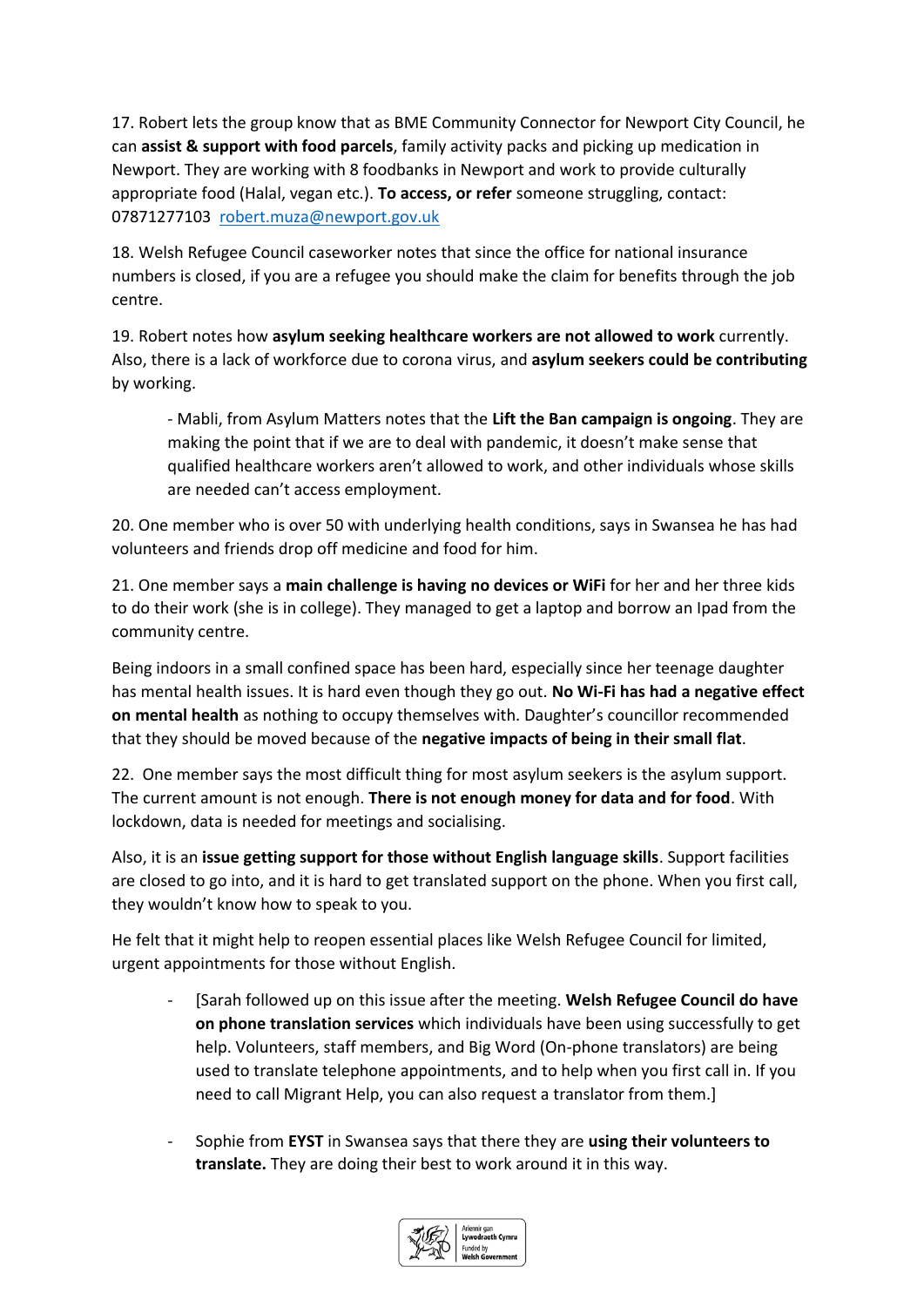23. One member is supposed to be collecting free school meals from the school, but he cannot leave the house because of his health. [Sarah to follow up after meeting]

He also notes, the **money from the home office is not enough**. He asks is there anything else we can do to raise this issue?

- Mabli from Asylum Matters signposts the **campaign** that they are running with other organisations **to raise Asylum Support**.
- She asks people to **email their MP** through this link: [https://act.refugee](https://act.refugee-action.org.uk/page/59805/action/1)[action.org.uk/page/59805/action/1?](https://act.refugee-action.org.uk/page/59805/action/1)
- And to **share this on social media** and with people you know! <https://twitter.com/RefugeeAction/status/1255394211849015296?s=20>

24. One member says about a lot of the BME community are **worried about children going back to school**. She says how if a house was on fire and 75% of the fire is put out, you wouldn't feel safe going back in. She says she personally worries about her own children going into school, more so because her husband has **underlying health conditions so they have been selfisolating completely**. When things go to normal, without a proper solution this could be a problem. It is known that the BME community has been hit especially badly.

25. One individual notes how some families have been struggling in terms of making sure that when their teenage children go out, they are following the rules.

He also notes that there is an issue with some individuals having **big families**. When they go out, people **assume they are not following the rules**. This can lead to issues with the community and **hate crime**.

- Sarah encourages the group to **report any hate crime** they experience. She says you can report hate crime by **calling 101**. Encourage others you know to do the same if you think they have suffered a hate crime. Hate crime could include someone using a slur related to race or maybe another protected characteristic, physical threats, etc.
- If you are **worried or uncertain** about contacting the police, please **get in contact** with me and we can talk through what options you could take.
- Welsh Government added into the group chat that the Welsh Refugee Council have a **guide on hate crime** on their website and it's in other languages: <https://wrc.wales/learn-how-you-can-help-stop-hate-crime/>

26. One member says how her daughter and friends are **worried about their GCSE and A level grades** coming from the predicted grades. This is as many African students will tend to put in a real push of effort before the exam and come out with higher than the predicted. Her daughter was concerned that the **predicted grades wouldn't be fair**.

- Robert Muza notes about a forum with EYST. They **wrote to the Minister of Education in Wales** about this matter. He says he will email her the letter and the reply, and that it is very positive. You can ask Robert for this letter by emailing [robert.muza@newport.gov.uk](mailto:robert.muza@newport.gov.uk)

27. One member notes about how she watched the Home Affairs Select Committee's enquiry on COVID-19 and asylum accommodation. They **asked providers if they provided cleaning**